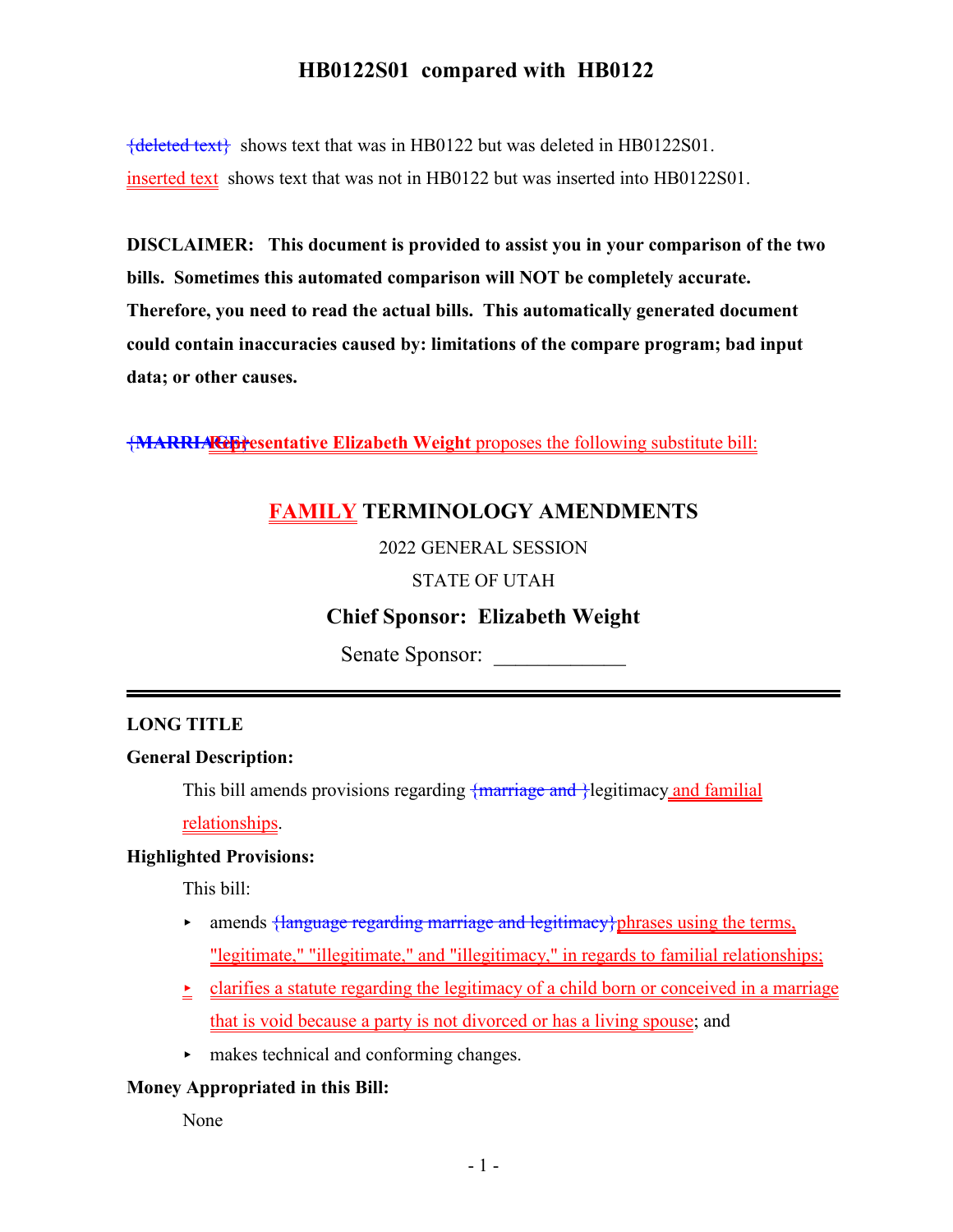**Other Special Clauses:**

None

**Utah Code Sections Affected:**

AMENDS:

**30-1-1**, as last amended by Laws of Utah 2019, Chapter 317

**{30-1-3, as last amended by Laws of Utah 2019, Chapter 317**

<sup>2</sup>76-7-102, as last amended by Laws of Utah 2009, Chapter 84

**80-1-102**, as last amended by Laws of Utah 2021, First Special Session, Chapter 2

REPEALS AND REENACTS:

**30-1-3**, as last amended by Laws of Utah 2019, Chapter 317

*Be it enacted by the Legislature of the state of Utah:*

Section 1. Section **30-1-1** is amended to read:

**30-1-1. Incestuous marriages void.**

(1) The following marriages are incestuous and void from the beginning, [whether the relationship is legitimate or illegitimate. The regardless of whether the relationship is legally recognized:

- (a) marriages between parents and children;
- (b) marriages between ancestors and descendants of every degree;
- (c) marriages between siblings of the half as well as the whole blood;
- (d) marriages between:
- (i) uncles and nieces or nephews; or
- (ii) aunts and nieces or nephews;
- (e) marriages between first cousins, except as provided in Subsection (2); or

(f) marriages between any individuals related to each other within and not including the fifth degree of consanguinity computed according to the rules of the civil law, except as provided in Subsection (2).

- (2) First cousins may marry under the following circumstances:
- (a) both parties are 65 years of age or older; or

(b) if both parties are 55 years of age or older, upon a finding by the district court, located in the district in which either party resides, that either party is unable to reproduce.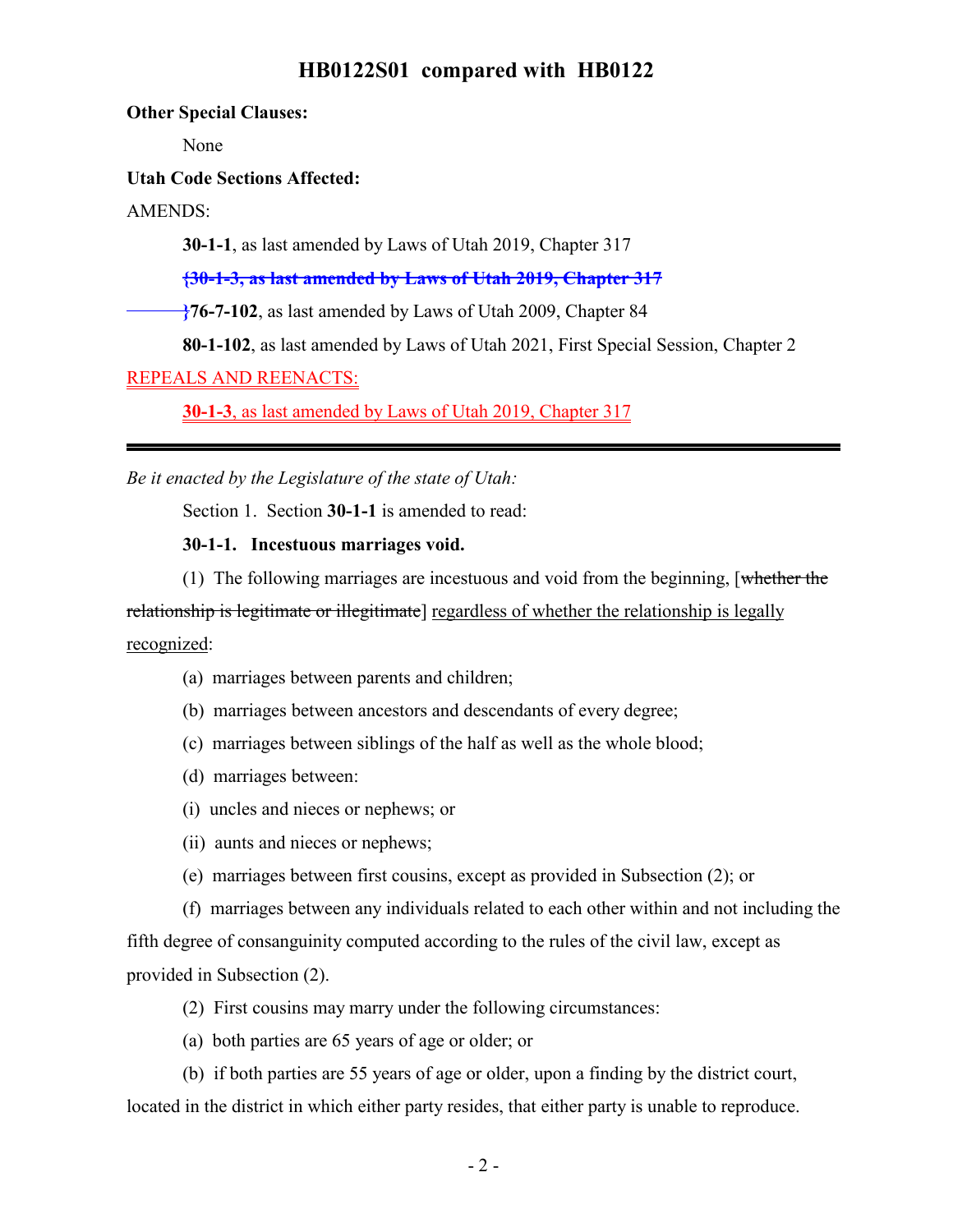Section 2. Section 30-1-3 is  $\frac{1}{4}$  amended to read:

**30-1-3. Marriage in belief of death or divorce of former spouse -- Legal**}repealed and reenacted to read:

#### **30-1-3. Legal recognition of a child in void marriage.**

When a marriage is  $\frac{1}{2}$  (contracted in good faith and in the belief of the parties that a former spouse, [then] who is living and not legally divorced, is dead or legally divorced, [the issue of such marriage born or begotten before notice of the mistake shall be the legitimate issue of both parties]  $\{void$  under Subsection 30-1-2(1)(a) and the parties entered into the marriage in good faith, a child of the marriage, who is born or conceived before notice of the mistake of the validity of the marriage, shall be legally recognized as the child of  $\{\text{both}\}$ the parties. $\{\cdot\}$ 

Section 3. Section **76-7-102** is amended to read:

#### **76-7-102. Incest -- Definitions -- Penalty.**

(1) As used in this section:

(a) "Provider" means a person who provides or makes available his seminal fluid or her human egg.

(b) "Related person" means a person related to the provider or actor as an ancestor, descendant, brother, sister, uncle, aunt, nephew, niece, or first cousin, and includes:

(i) blood relationships of the whole or half blood [without regard to legitimacy], regardless of whether the relationship is legally recognized;

(ii) the relationship of parent and child by adoption; and

(iii) the relationship of stepparent and stepchild while the marriage creating the relationship of a stepparent and stepchild exists.

(2) (a) An actor is guilty of incest when, under circumstances not amounting to rape, rape of a child, or aggravated sexual assault, the actor knowingly and intentionally:

(i) engages in conduct under Subsection  $(2)(b)(i)$ , (ii), (iii), or (iv); or

(ii) provides a human egg or seminal fluid under Subsection  $(2)(b)(v)$ .

(b) Conduct referred to under Subsection  $(2)(a)$  is:

(i) sexual intercourse between the actor and a person the actor knows has kinship to the actor as a related person;

(ii) the insertion or placement of the provider's seminal fluid into the vagina, cervix, or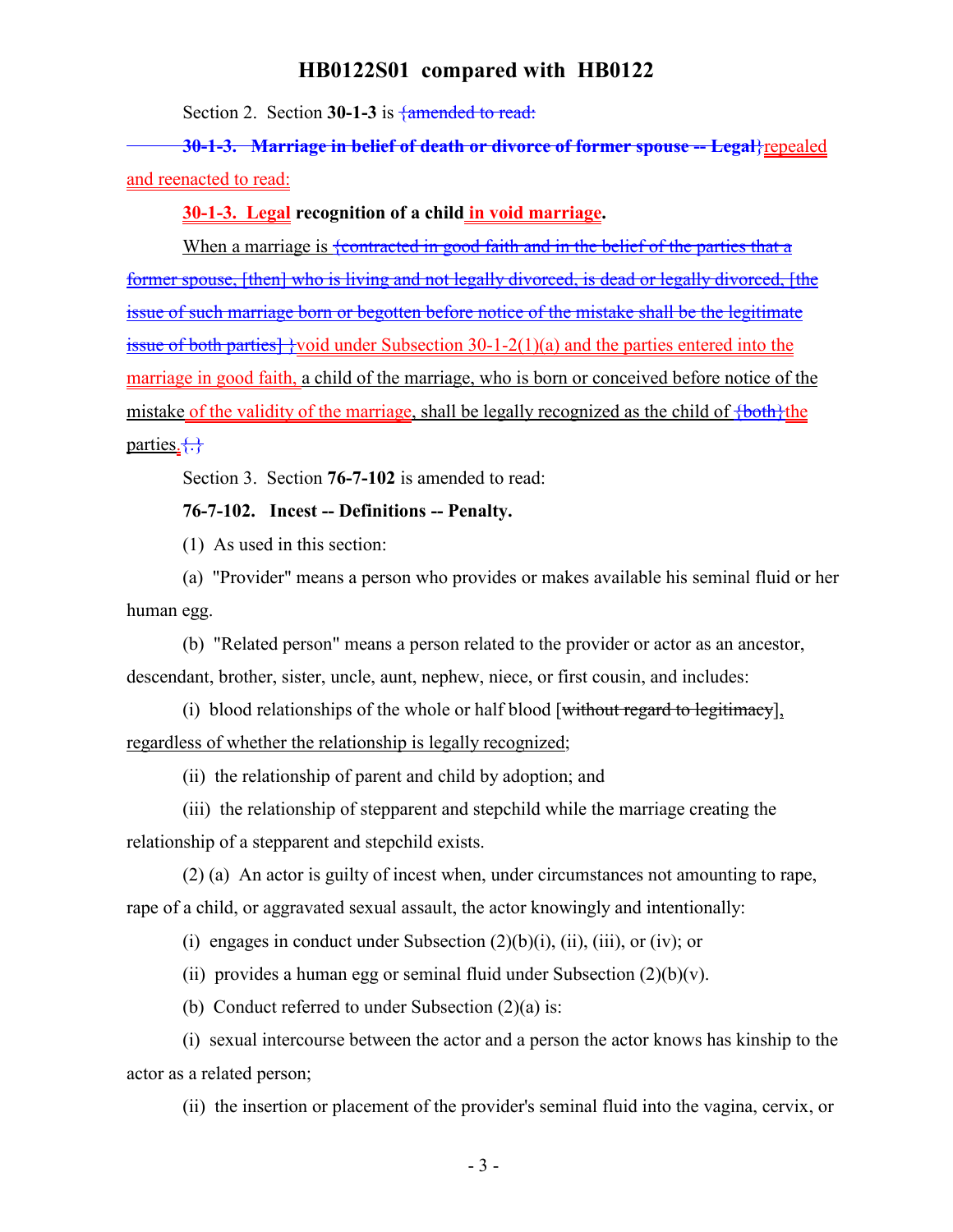uterus of a related person by means other than sexual intercourse;

(iii) providing or making available his seminal fluid for the purpose of insertion or placement of the fluid into the vagina, cervix, or uterus of a related person by means other than sexual intercourse;

(iv) a woman 18 years of age or older who:

(A) knowingly allows the insertion of the seminal fluid of a provider into her vagina, cervix, or uterus by means other than sexual intercourse; and

(B) knows that the seminal fluid is that of a person with whom she has kinship as a related person; or

(v) providing the actor's sperm or human egg that is used to conduct in vitro fertilization, or any other means of fertilization, with the human egg or sperm of a person who is a related person.

(c) This Subsection (2) does not prohibit providing a fertilized human egg if the provider of the fertilizing sperm is not a related person regarding the person providing the egg.

(3) Incest is a third degree felony.

(4) A provider under this section is not a donor under Section 78B-15-702.

Section 4. Section **80-1-102** is amended to read:

#### **80-1-102. Juvenile code definitions.**

As used in this title:

(1) (a) "Abuse" means:

(i) (A) nonaccidental harm of a child;

(B) threatened harm of a child;

(C) sexual exploitation;

(D) sexual abuse; or

(E) human trafficking of a child in violation of Section 76-5-308.5; or

(ii) that a child's natural parent:

(A) intentionally, knowingly, or recklessly causes the death of another parent of the child;

(B) is identified by a law enforcement agency as the primary suspect in an investigation for intentionally, knowingly, or recklessly causing the death of another parent of the child; or

(C) is being prosecuted for or has been convicted of intentionally, knowingly, or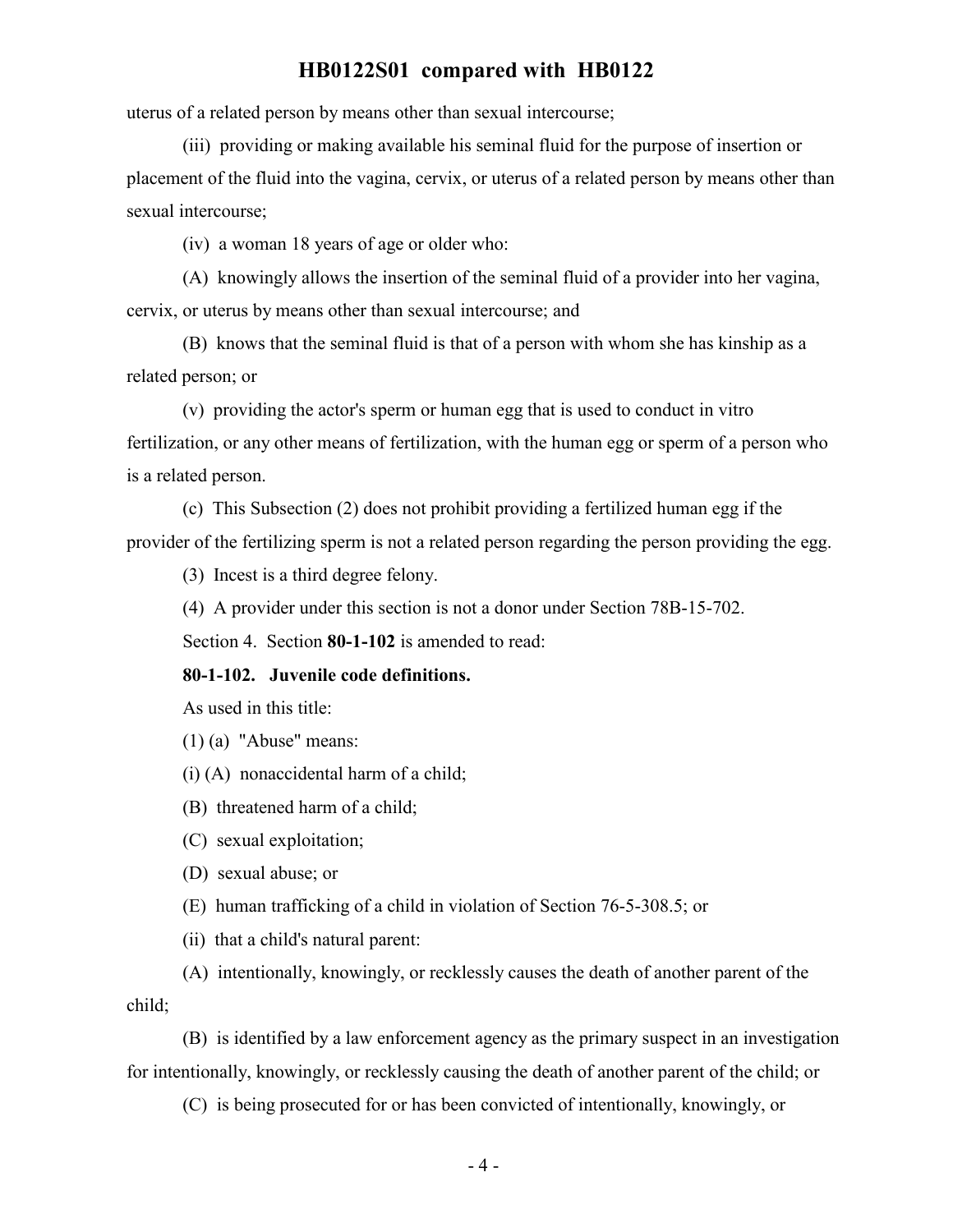recklessly causing the death of another parent of the child.

(b) "Abuse" does not include:

(i) reasonable discipline or management of a child, including withholding privileges;

(ii) conduct described in Section 76-2-401; or

(iii) the use of reasonable and necessary physical restraint or force on a child:

(A) in self-defense;

(B) in defense of others;

(C) to protect the child; or

(D) to remove a weapon in the possession of a child for any of the reasons described in Subsections  $(1)(b)(iii)(A)$  through  $(C)$ .

(2) "Abused child" means a child who has been subjected to abuse.

(3) (a) "Adjudication" means a finding by the court, incorporated in a decree, that the facts alleged in the petition have been proved.

(b) "Adjudication" does not mean a finding of not competent to proceed in accordance with Section 80-6-402.

(4) (a) "Adult" means an individual who is 18 years old or older.

(b) "Adult" does not include an individual:

(i) who is 18 years old or older; and

(ii) who is a minor.

(5) "Attorney guardian ad litem" means the same as that term is defined in Section 78A-2-801.

(6) "Board" means the Board of Juvenile Court Judges.

(7) "Child" means an individual who is under 18 years old.

(8) "Child and family plan" means a written agreement between a child's parents or guardian and the Division of Child and Family Services as described in Section 62A-4a-205.

(9) "Child placement agency" means:

(a) a private agency licensed to receive a child for placement or adoption under this code; or

(b) a private agency that receives a child for placement or adoption in another state, which is licensed or approved where such license or approval is required by law.

(10) "Clandestine laboratory operation" means the same as that term is defined in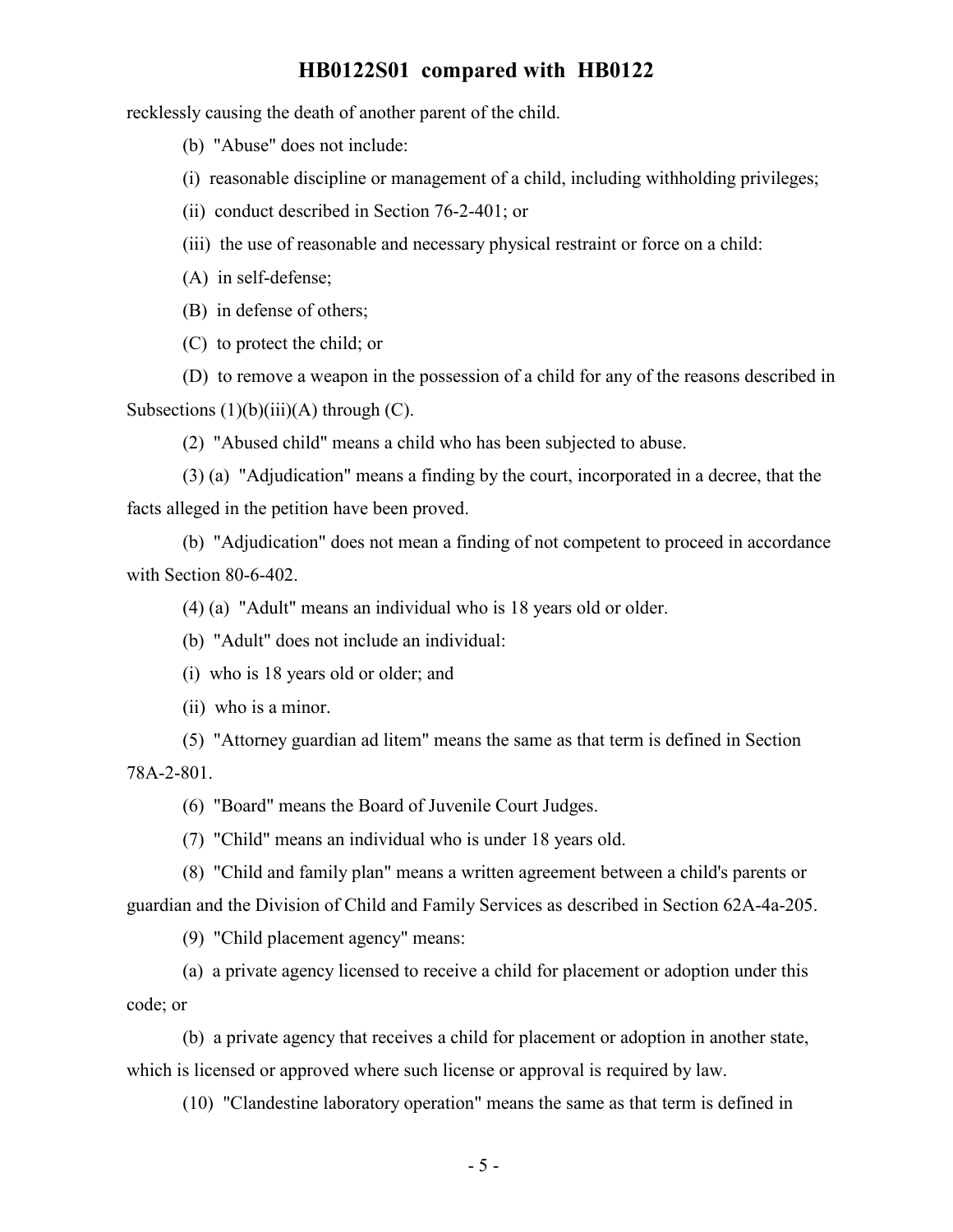Section 58-37d-3.

(11) "Commit" or "committed" means, unless specified otherwise:

(a) with respect to a child, to transfer legal custody; and

(b) with respect to a minor who is at least 18 years old, to transfer custody.

(12) "Community-based program" means a nonsecure residential or nonresidential program, designated to supervise and rehabilitate juvenile offenders, that prioritizes the least restrictive setting, consistent with public safety, and operated by or under contract with the Division of Juvenile Justice Services.

(13) "Community placement" means placement of a minor in a community-based program described in Section 80-5-402.

(14) "Correctional facility" means:

(a) a county jail; or

(b) a secure correctional facility as defined in Section 64-13-1.

(15) "Criminogenic risk factors" means evidence-based factors that are associated with a minor's likelihood of reoffending.

(16) "Department" means the Department of Human Services created in Section 62A-1-102.

(17) "Dependent child" or "dependency" means a child who is without proper care through no fault of the child's parent, guardian, or custodian.

(18) "Deprivation of custody" means transfer of legal custody by the juvenile court from a parent or a previous custodian to another person, agency, or institution.

(19) "Detention" means home detention or secure detention.

(20) "Detention risk assessment tool" means an evidence-based tool established under Section 80-5-203 that:

(a) assesses a minor's risk of failing to appear in court or reoffending before adjudication; and

(b) is designed to assist in making a determination of whether a minor shall be held in detention.

(21) "Developmental immaturity" means incomplete development in one or more domains that manifests as a functional limitation in the minor's present ability to:

(a) consult with counsel with a reasonable degree of rational understanding; and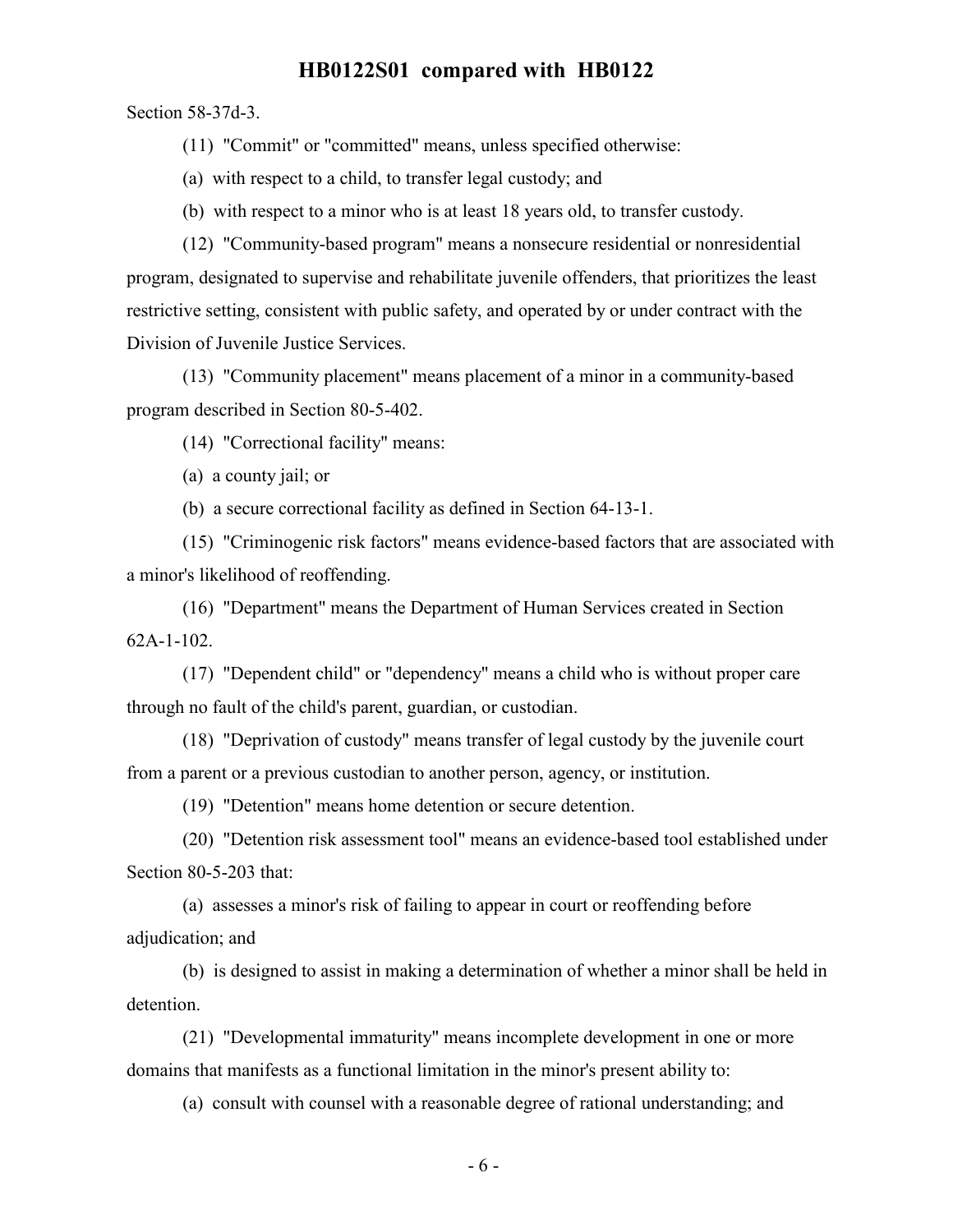(b) have a rational as well as factual understanding of the proceedings.

(22) "Disposition" means an order by a juvenile court, after the adjudication of a minor, under Section 80-3-405 or 80-4-305 or Chapter 6, Part 7, Adjudication and Disposition.

(23) "Educational neglect" means that, after receiving a notice of compulsory education violation under Section 53G-6-202, the parent or guardian fails to make a good faith effort to ensure that the child receives an appropriate education.

(24) "Educational series" means an evidence-based instructional series:

(a) obtained at a substance abuse program that is approved by the Division of Substance Abuse and Mental Health in accordance with Section 62A-15-105; and

(b) designed to prevent substance use or the onset of a mental health disorder.

(25) "Emancipated" means the same as that term is defined in Section 80-7-102.

(26) "Evidence-based" means a program or practice that has had multiple randomized control studies or a meta-analysis demonstrating that the program or practice is effective for a specific population or has been rated as effective by a standardized program evaluation tool.

(27) "Forensic evaluator" means the same as that term is defined in Section 77-15-2.

(28) "Formal probation" means a minor is:

(a) supervised in the community by, and reports to, a juvenile probation officer or an agency designated by the juvenile court; and

(b) subject to return to the juvenile court in accordance with Section 80-6-607.

(29) "Group rehabilitation therapy" means psychological and social counseling of one or more individuals in the group, depending upon the recommendation of the therapist.

(30) "Guardian" means a person appointed by a court to make decisions regarding a minor, including the authority to consent to:

(a) marriage;

(b) enlistment in the armed forces;

(c) major medical, surgical, or psychiatric treatment; or

(d) legal custody, if legal custody is not vested in another individual, agency, or institution.

(31) "Guardian ad litem" means the same as that term is defined in Section 78A-2-801.

(32) "Harm" means:

(a) physical or developmental injury or damage;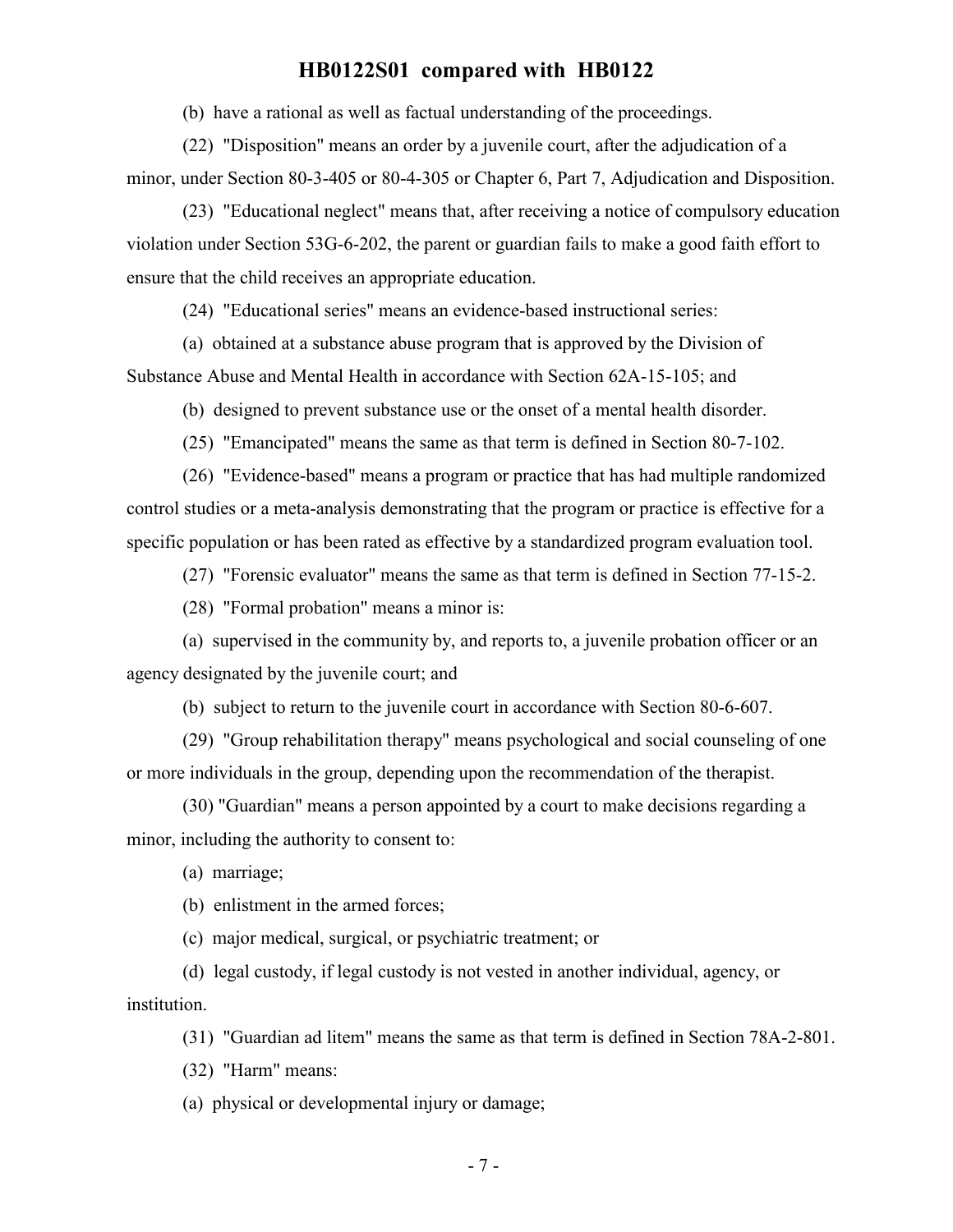(b) emotional damage that results in a serious impairment in the child's growth, development, behavior, or psychological functioning;

(c) sexual abuse; or

(d) sexual exploitation.

(33) "Home detention" means placement of a minor:

(a) if prior to a disposition, in the minor's home, or in a surrogate home with the consent of the minor's parent, guardian, or custodian, under terms and conditions established by the Division of Juvenile Justice Services or the juvenile court; or

(b) if after a disposition, and in accordance with Section 78A-6-353 or 80-6-704, in the minor's home, or in a surrogate home with the consent of the minor's parent, guardian, or custodian, under terms and conditions established by the Division of Juvenile Justice Services or the juvenile court.

(34) (a) "Incest" means engaging in sexual intercourse with an individual whom the perpetrator knows to be the perpetrator's ancestor, descendant, brother, sister, uncle, aunt, nephew, niece, or first cousin.

(b) "Incest" includes:

(i) blood relationships of the whole or half blood,  $[\text{without regard to legitimate}]\$ regardless of whether the relationship is legally recognized;

(ii) relationships of parent and child by adoption; and

(iii) relationships of stepparent and stepchild while the marriage creating the relationship of a stepparent and stepchild exists.

(35) "Indian child" means the same as that term is defined in 25 U.S.C. Sec. 1903.

(36) "Indian tribe" means the same as that term is defined in 25 U.S.C. Sec. 1903.

(37) "Indigent defense service provider" means the same as that term is defined in Section 78B-22-102.

(38) "Indigent defense services" means the same as that term is defined in Section 78B-22-102.

(39) "Indigent individual" means the same as that term is defined in Section 78B-22-102.

(40) (a) "Intake probation" means a minor is:

(i) monitored by a juvenile probation officer; and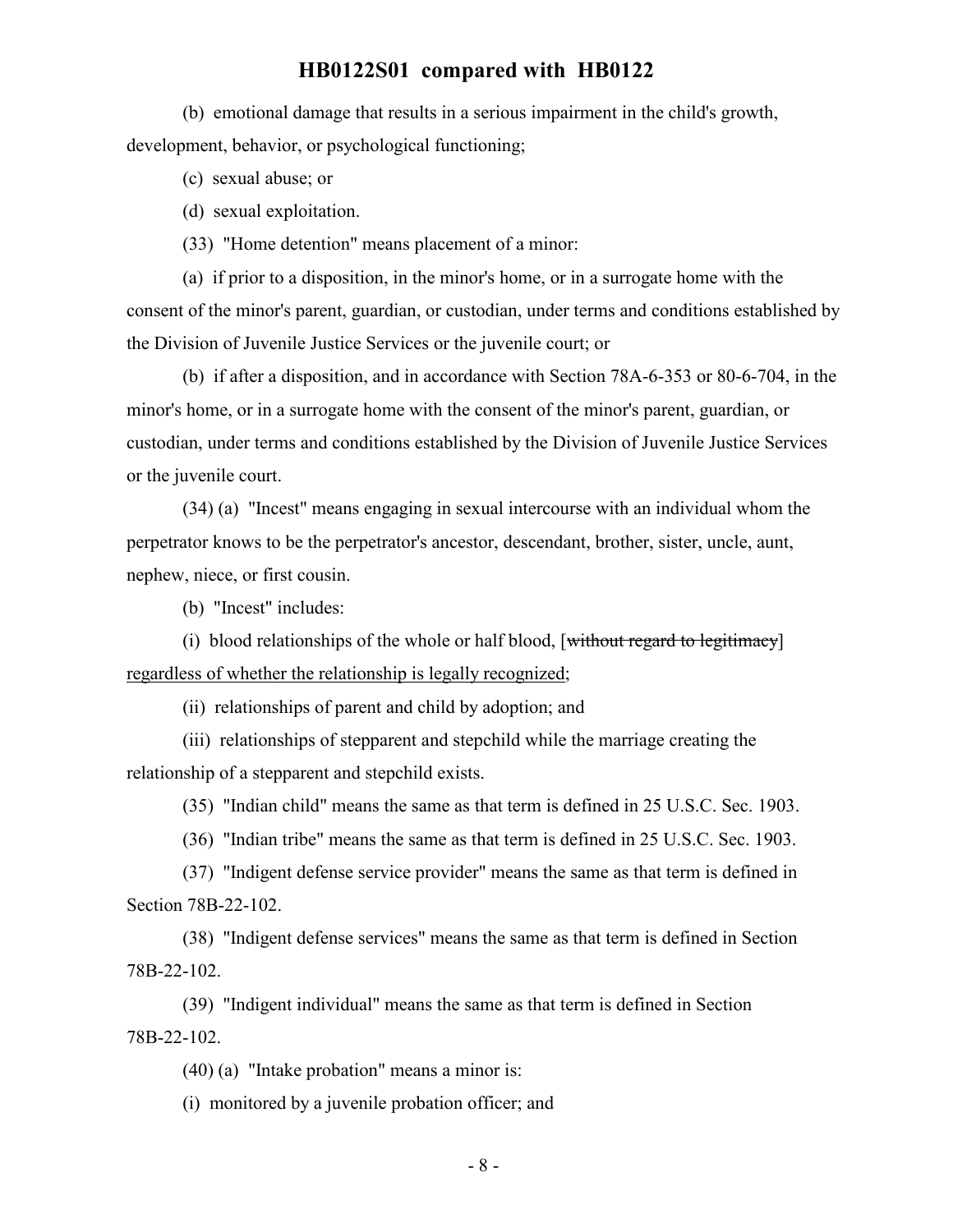(ii) subject to return to the juvenile court in accordance with Section 80-6-607.

(b) "Intake probation" does not include formal probation.

(41) "Intellectual disability" means a significant subaverage general intellectual functioning existing concurrently with deficits in adaptive behavior that constitutes a substantial limitation to the individual's ability to function in society.

(42) "Juvenile offender" means:

(a) a serious youth offender; or

(b) a youth offender.

(43) "Juvenile probation officer" means a probation officer appointed under Section 78A-6-205.

(44) "Juvenile receiving center" means a nonsecure, nonresidential program established by the Division of Juvenile Justice Services, or under contract with the Division of Juvenile Justice Services, that is responsible for minors taken into temporary custody under Section 80-6-201.

(45) "Legal custody" means a relationship embodying:

(a) the right to physical custody of the minor;

(b) the right and duty to protect, train, and discipline the minor;

(c) the duty to provide the minor with food, clothing, shelter, education, and ordinary medical care;

(d) the right to determine where and with whom the minor shall live; and

(e) the right, in an emergency, to authorize surgery or other extraordinary care.

(46) "Mental illness" means:

(a) a psychiatric disorder that substantially impairs an individual's mental, emotional,

behavioral, or related functioning; or

(b) the same as that term is defined in:

(i) the current edition of the Diagnostic and Statistical Manual of Mental Disorders published by the American Psychiatric Association; or

(ii) the current edition of the International Statistical Classification of Diseases and Related Health Problems.

(47) "Minor" means, except as provided in Sections 80-6-501, 80-6-901, and 80-7-102: (a) a child; or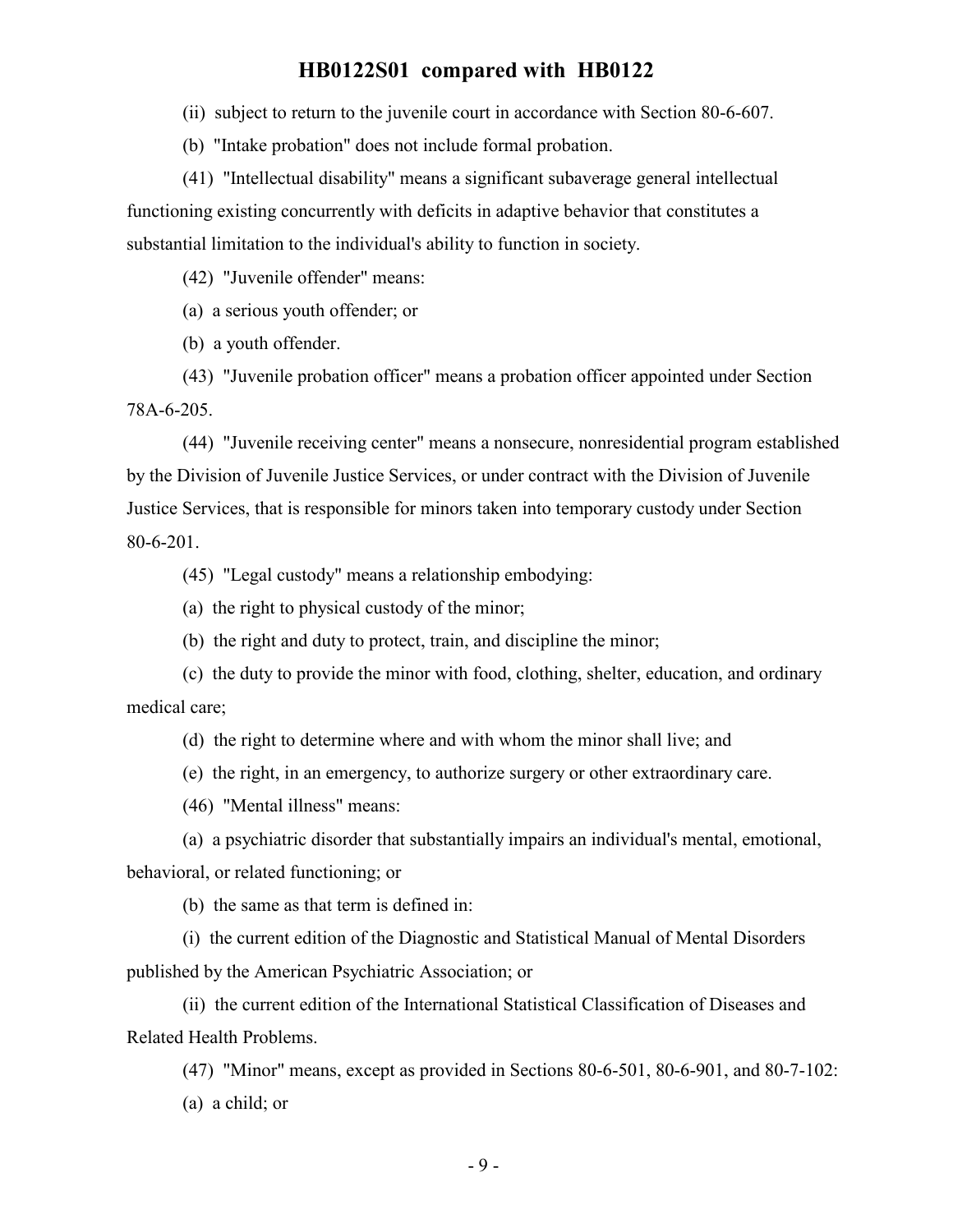(b) an individual:

(i) (A) who is at least 18 years old and younger than 21 years old; and

(B) for whom the Division of Child and Family Services has been specifically ordered by the juvenile court to provide services because the individual was an abused, neglected, or dependent child or because the individual was adjudicated for an offense; or

(ii) (A) who is at least 18 years old and younger than 25 years old; and

(B) whose case is under the continuing jurisdiction of the juvenile court under Chapter 6, Juvenile Justice.

(48) "Mobile crisis outreach team" means the same as that term is defined in Section 62A-15-102.

(49) "Molestation" means that an individual, with the intent to arouse or gratify the sexual desire of any individual, touches the anus, buttocks, pubic area, or genitalia of any child, or the breast of a female child, or takes indecent liberties with a child as defined in Section 76-5-416.

(50) (a) "Natural parent" means a minor's biological or adoptive parent.

(b) "Natural parent" includes the minor's noncustodial parent.

(51) (a) "Neglect" means action or inaction causing:

(i) abandonment of a child, except as provided in Title 62A, Chapter 4a, Part 8, Safe Relinquishment of a Newborn Child;

(ii) lack of proper parental care of a child by reason of the fault or habits of the parent, guardian, or custodian;

(iii) failure or refusal of a parent, guardian, or custodian to provide proper or necessary subsistence or medical care, or any other care necessary for the child's health, safety, morals, or well-being;

(iv) a child to be at risk of being neglected or abused because another child in the same home is neglected or abused;

(v) abandonment of a child through an unregulated custody transfer; or

(vi) educational neglect.

(b) "Neglect" does not include:

(i) a parent or guardian legitimately practicing religious beliefs and who, for that reason, does not provide specified medical treatment for a child;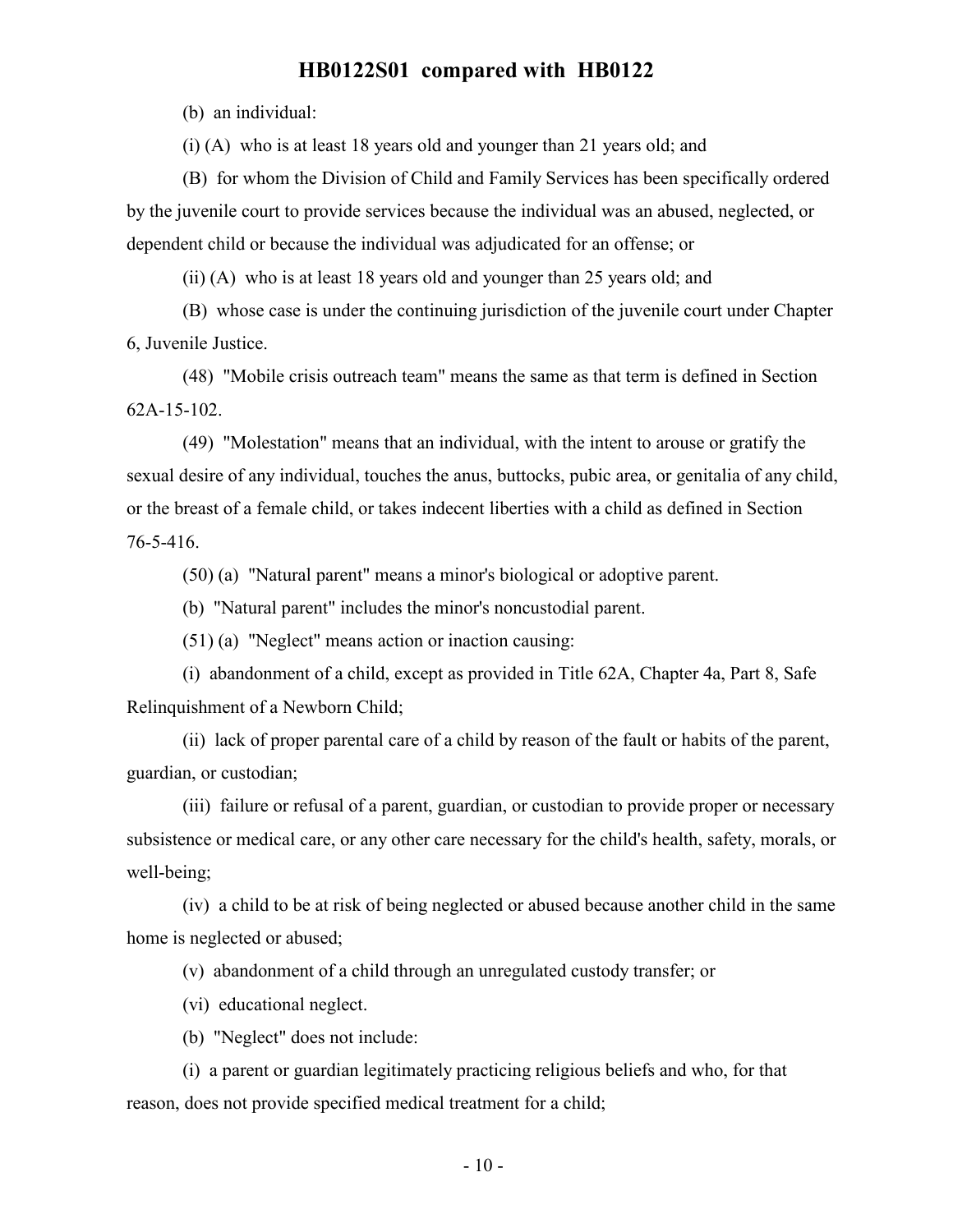(ii) a health care decision made for a child by the child's parent or guardian, unless the state or other party to a proceeding shows, by clear and convincing evidence, that the health care decision is not reasonable and informed;

(iii) a parent or guardian exercising the right described in Section 80-3-304; or

(iv) permitting a child, whose basic needs are met and who is of sufficient age and maturity to avoid harm or unreasonable risk of harm, to engage in independent activities, including:

(A) traveling to and from school, including by walking, running, or bicycling;

(B) traveling to and from nearby commercial or recreational facilities;

(C) engaging in outdoor play;

(D) remaining in a vehicle unattended, except under the conditions described in Subsection 76-10-2202(2);

(E) remaining at home unattended; or

(F) engaging in a similar independent activity.

(52) "Neglected child" means a child who has been subjected to neglect.

(53) "Nonjudicial adjustment" means closure of the case by the assigned juvenile probation officer, without an adjudication of the minor's case under Section 80-6-701, upon the

consent in writing of:

(a) the assigned juvenile probation officer; and

(b) (i) the minor; or

(ii) the minor and the minor's parent, legal guardian, or custodian.

(54) "Not competent to proceed" means that a minor, due to a mental illness, intellectual disability or related condition, or developmental immaturity, lacks the ability to:

(a) understand the nature of the proceedings against the minor or of the potential disposition for the offense charged; or

(b) consult with counsel and participate in the proceedings against the minor with a reasonable degree of rational understanding.

(55) "Parole" means a conditional release of a juvenile offender from residency in secure care to live outside of secure care under the supervision of the Division of Juvenile Justice Services, or another person designated by the Division of Juvenile Justice Services.

(56) "Physical abuse" means abuse that results in physical injury or damage to a child.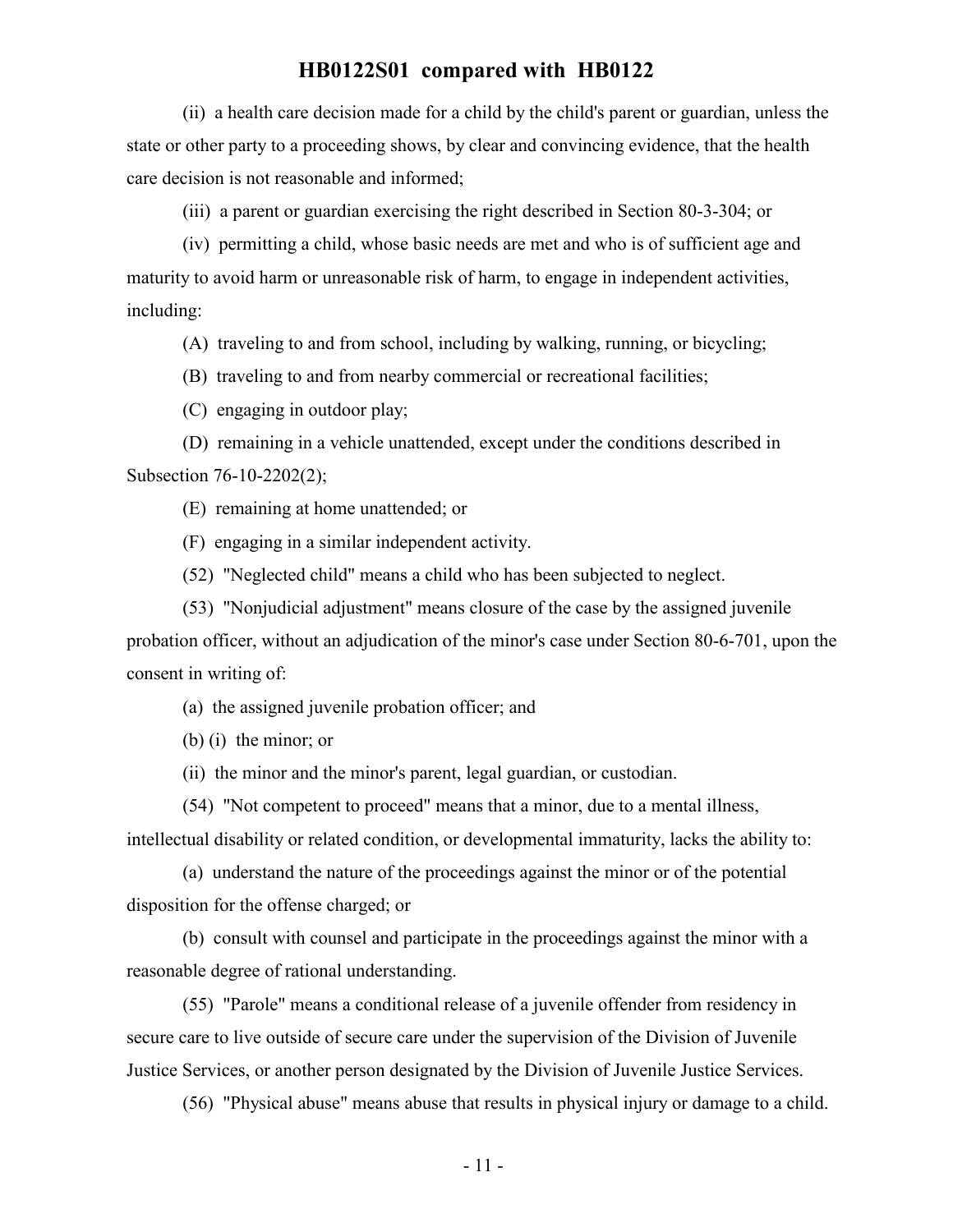(57) (a) "Probation" means a legal status created by court order, following an adjudication under Section 80-6-701, whereby the minor is permitted to remain in the minor's home under prescribed conditions.

(b) "Probation" includes intake probation or formal probation.

(58) "Prosecuting attorney" means:

(a) the attorney general and any assistant attorney general;

(b) any district attorney or deputy district attorney;

(c) any county attorney or assistant county attorney; and

(d) any other attorney authorized to commence an action on behalf of the state.

(59) "Protective custody" means the shelter of a child by the Division of Child and

Family Services from the time the child is removed from the home until the earlier of:

(a) the day on which the shelter hearing is held under Section 80-3-301; or

(b) the day on which the child is returned home.

(60) "Protective supervision" means a legal status created by court order, following an adjudication on the ground of abuse, neglect, or dependency, whereby:

(a) the minor is permitted to remain in the minor's home; and

(b) supervision and assistance to correct the abuse, neglect, or dependency is provided by an agency designated by the juvenile court.

(61) (a) "Related condition" means a condition that:

(i) is found to be closely related to intellectual disability;

(ii) results in impairment of general intellectual functioning or adaptive behavior similar to that of an intellectually disabled individual;

(iii) is likely to continue indefinitely; and

(iv) constitutes a substantial limitation to the individual's ability to function in society.

(b) "Related condition" does not include mental illness, psychiatric impairment, or serious emotional or behavioral disturbance.

(62) (a) "Residual parental rights and duties" means the rights and duties remaining with a parent after legal custody or guardianship, or both, have been vested in another person or agency, including:

(i) the responsibility for support;

(ii) the right to consent to adoption;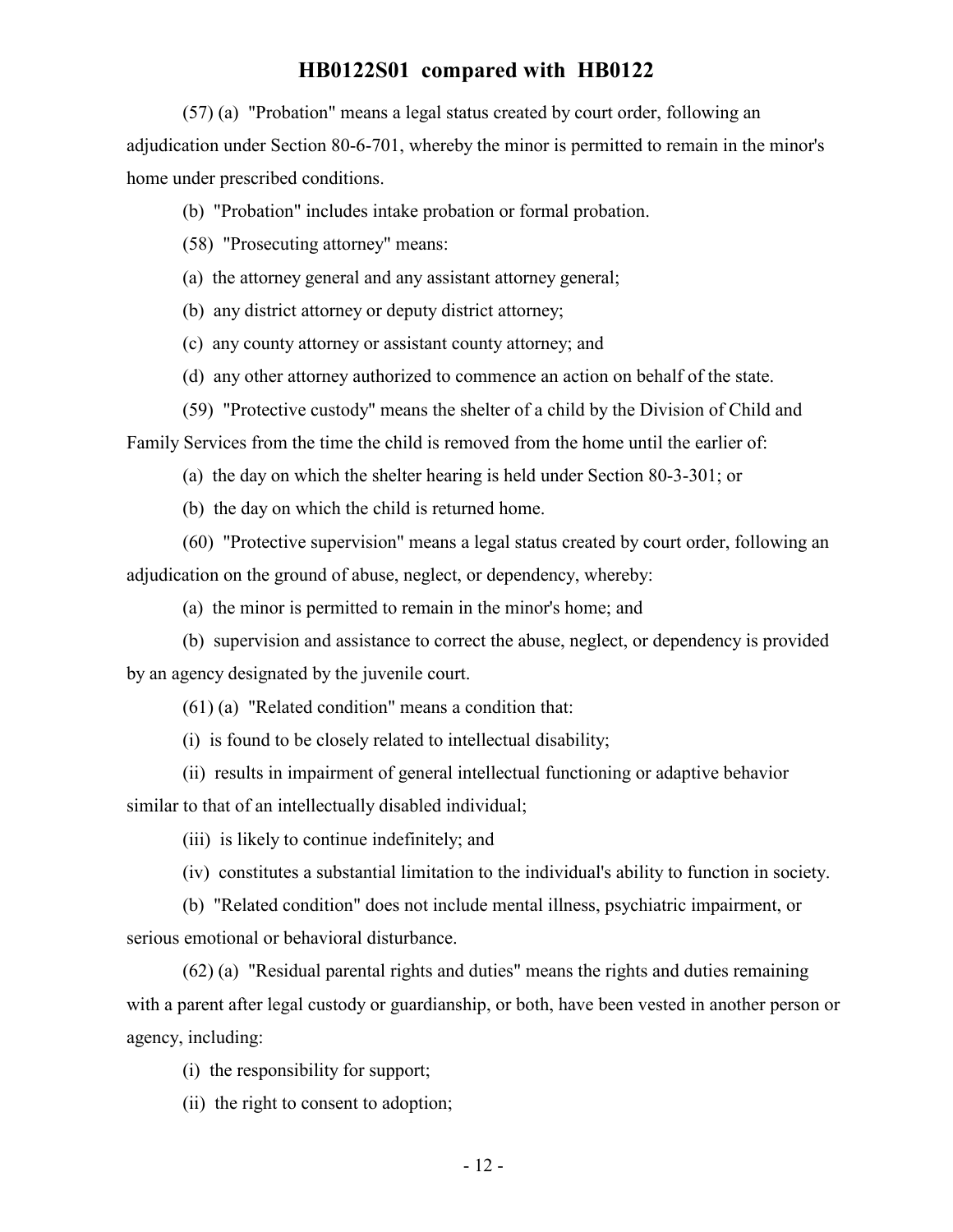(iii) the right to determine the child's religious affiliation; and

(iv) the right to reasonable parent-time unless restricted by the court.

(b) If no guardian has been appointed, "residual parental rights and duties" includes the right to consent to:

(i) marriage;

(ii) enlistment; and

(iii) major medical, surgical, or psychiatric treatment.

(63) "Runaway" means a child, other than an emancipated child, who willfully leaves the home of the child's parent or guardian, or the lawfully prescribed residence of the child, without permission.

(64) "Secure care" means placement of a minor, who is committed to the Division of Juvenile Justice Services for rehabilitation, in a facility operated by, or under contract with, the Division of Juvenile Justice Services, that provides 24-hour supervision and confinement of the minor.

(65) "Secure care facility" means a facility, established in accordance with Section 80-5-503, for juvenile offenders in secure care.

(66) "Secure detention" means temporary care of a minor who requires secure custody in a physically restricting facility operated by, or under contract with, the Division of Juvenile Justice Services:

(a) before disposition of an offense that is alleged to have been committed by the minor; or

(b) under Section 80-6-704.

(67) "Serious youth offender" means an individual who:

(a) is at least 14 years old, but under 25 years old;

(b) committed a felony listed in Subsection 80-6-503(1) and the continuing jurisdiction of the juvenile court was extended over the individual's case until the individual was 25 years old in accordance with Section 80-6-605; and

(c) is committed by the juvenile court to the Division of Juvenile Justice Services for secure care under Sections 80-6-703 and 80-6-705.

(68) "Severe abuse" means abuse that causes or threatens to cause serious harm to a child.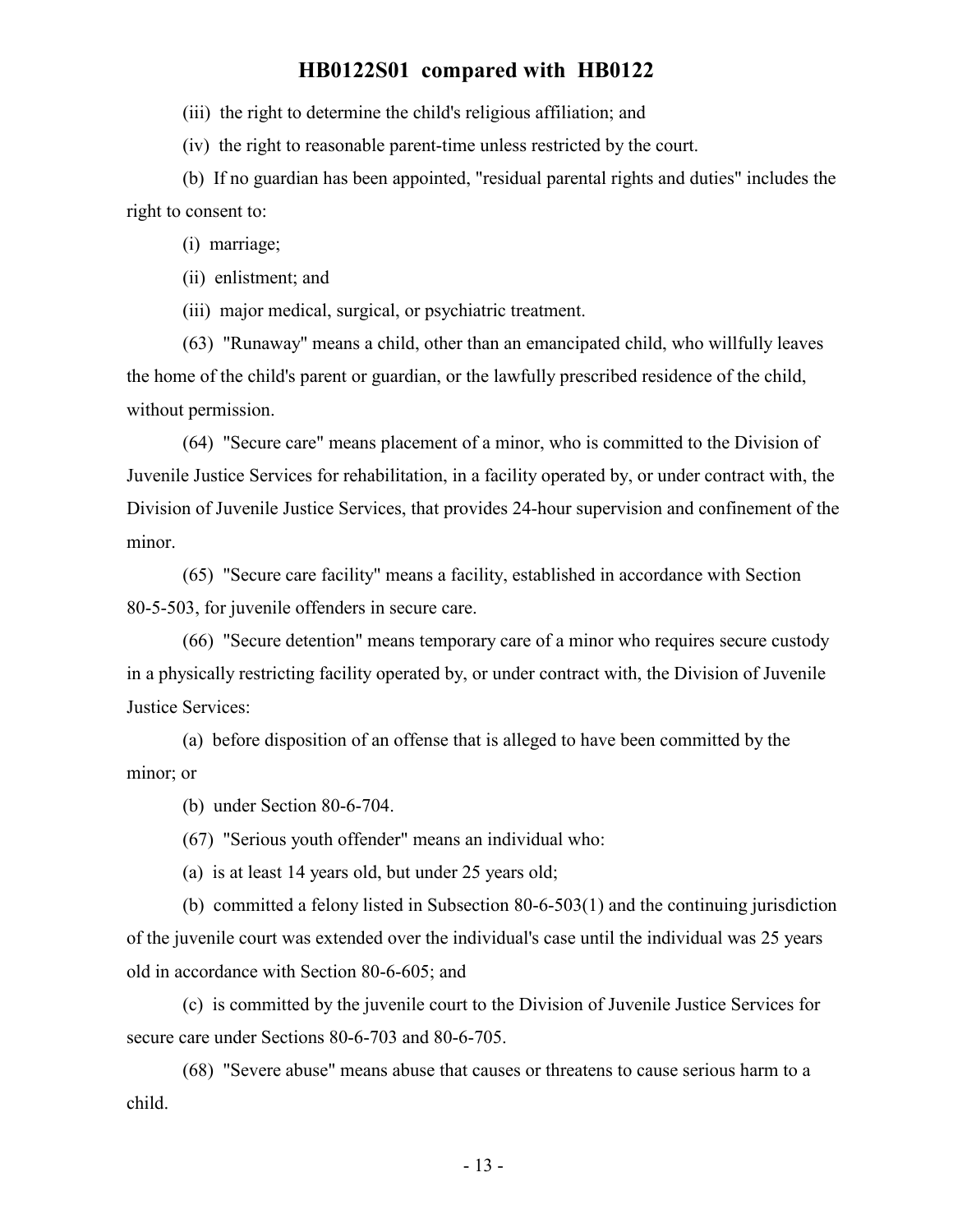(69) "Severe neglect" means neglect that causes or threatens to cause serious harm to a child.

(70) "Sexual abuse" means:

(a) an act or attempted act of sexual intercourse, sodomy, incest, or molestation by an adult directed towards a child;

(b) an act or attempted act of sexual intercourse, sodomy, incest, or molestation committed by a child towards another child if:

(i) there is an indication of force or coercion;

(ii) the children are related, as described in Subsection (34), including siblings by marriage while the marriage exists or by adoption;

(iii) there have been repeated incidents of sexual contact between the two children, unless the children are 14 years old or older; or

(iv) there is a disparity in chronological age of four or more years between the two children;

(c) engaging in any conduct with a child that would constitute an offense under any of the following, regardless of whether the individual who engages in the conduct is actually charged with, or convicted of, the offense:

(i) Title 76, Chapter 5, Part 4, Sexual Offenses, except for Section 76-5-401, if the alleged perpetrator of an offense described in Section 76-5-401 is a minor;

(ii) child bigamy, Section 76-7-101.5;

(iii) incest, Section 76-7-102;

(iv) lewdness, Section 76-9-702;

(v) sexual battery, Section 76-9-702.1;

(vi) lewdness involving a child, Section 76-9-702.5; or

(vii) voyeurism, Section 76-9-702.7; or

(d) subjecting a child to participate in or threatening to subject a child to participate in a sexual relationship, regardless of whether that sexual relationship is part of a legal or cultural marriage.

(71) "Sexual exploitation" means knowingly:

(a) employing, using, persuading, inducing, enticing, or coercing any child to:

(i) pose in the nude for the purpose of sexual arousal of any individual; or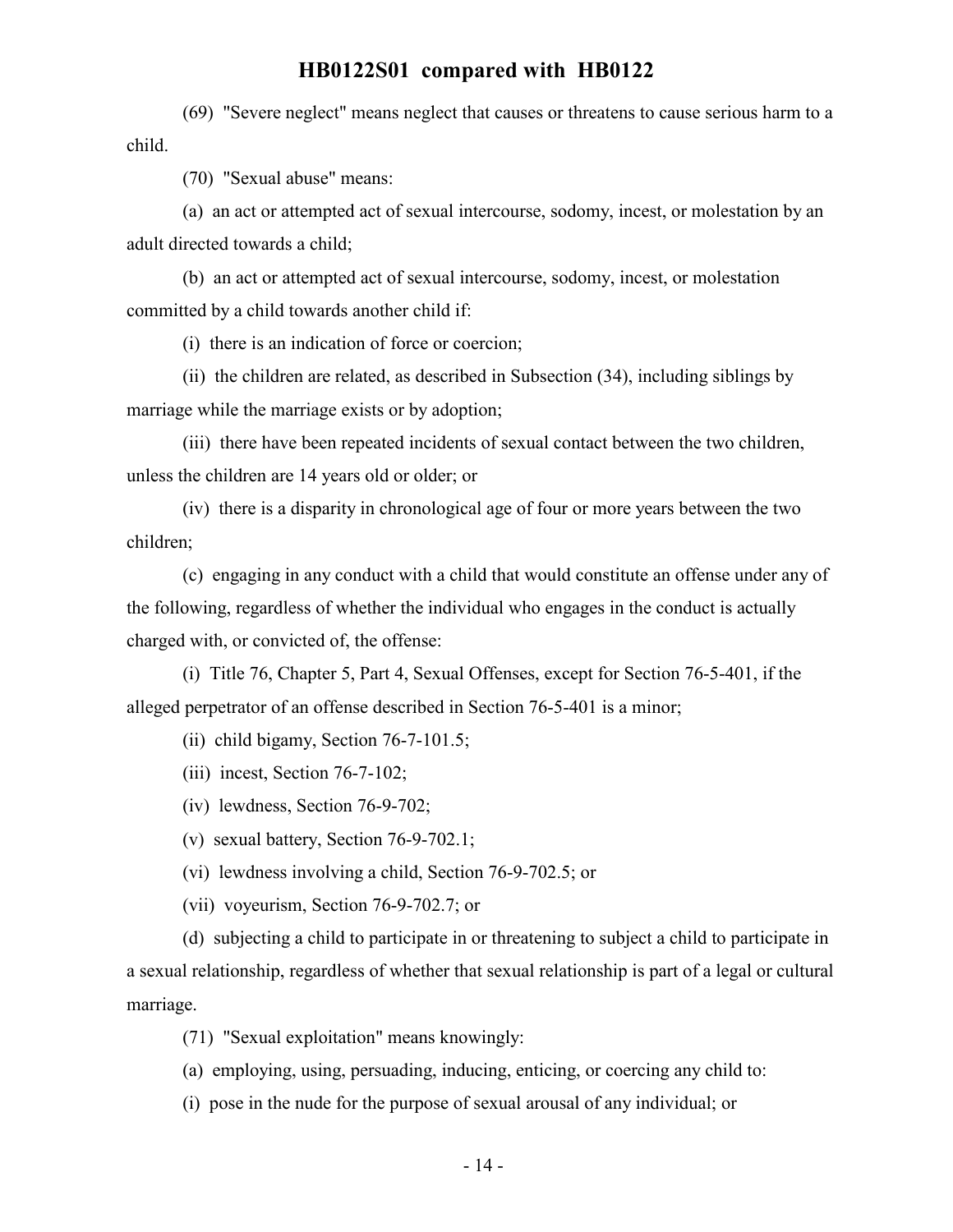(ii) engage in any sexual or simulated sexual conduct for the purpose of photographing, filming, recording, or displaying in any way the sexual or simulated sexual conduct;

(b) displaying, distributing, possessing for the purpose of distribution, or selling material depicting a child:

(i) in the nude, for the purpose of sexual arousal of any individual; or

(ii) engaging in sexual or simulated sexual conduct; or

(c) engaging in any conduct that would constitute an offense under Section 76-5b-201, sexual exploitation of a minor, regardless of whether the individual who engages in the conduct is actually charged with, or convicted of, the offense.

(72) "Shelter" means the temporary care of a child in a physically unrestricted facility pending a disposition or transfer to another jurisdiction.

(73) "Shelter facility" means the same as that term is defined in Section 62A-4a-101.

(74) "Single criminal episode" means the same as that term is defined in Section 76-1-401.

(75) "Status offense" means an offense that would not be an offense but for the age of the offender.

(76) "Substance abuse" means the misuse or excessive use of alcohol or other drugs or substances.

(77) "Substantiated" means the same as that term is defined in Section 62A-4a-101.

(78) "Supported" means the same as that term is defined in Section 62A-4a-101.

(79) "Termination of parental rights" means the permanent elimination of all parental rights and duties, including residual parental rights and duties, by court order.

(80) "Therapist" means:

(a) an individual employed by a state division or agency for the purpose of conducting psychological treatment and counseling of a minor in the division's or agency's custody; or

(b) any other individual licensed or approved by the state for the purpose of conducting psychological treatment and counseling.

(81) "Threatened harm" means actions, inactions, or credible verbal threats, indicating that the child is at an unreasonable risk of harm or neglect.

(82) "Ungovernable" means a child in conflict with a parent or guardian, and the conflict: